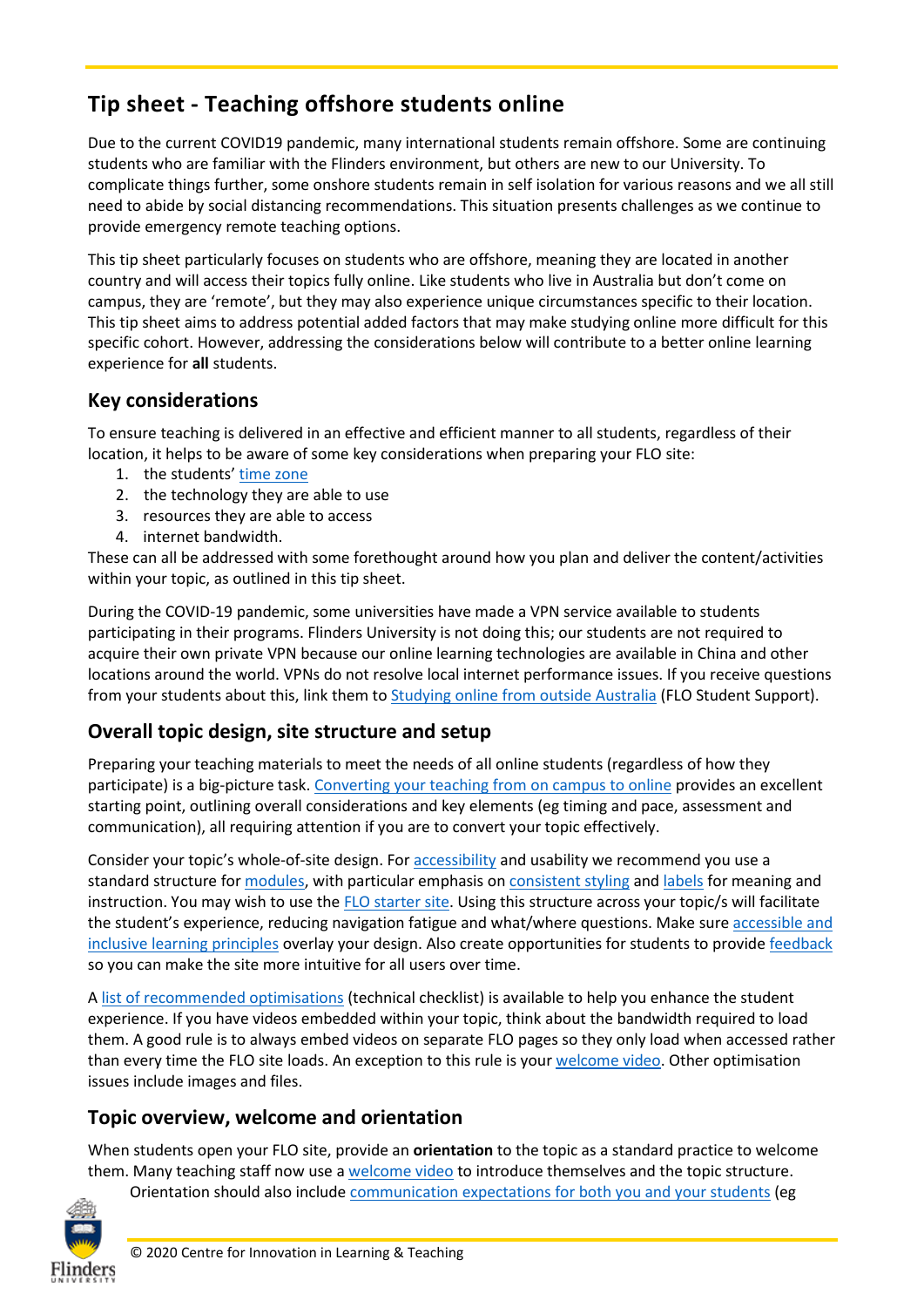which channels should be used for which purpose; expected response times for enquiries). The [FLO starter](https://staff.flinders.edu.au/learning-teaching/starter-site)  [site](https://staff.flinders.edu.au/learning-teaching/starter-site) provides placeholders for these elements.

It's also helpful to remind all students of the different **support services** available to them (as per the [digital](https://staff.flinders.edu.au/learning-teaching/digital-learning)  [learning guidelines\)](https://staff.flinders.edu.au/learning-teaching/digital-learning), such as [FLO Student Support,](https://flo.flinders.edu.au/course/view.php?id=162) [Student Learning Support Service,](https://students.flinders.edu.au/study-support/slc) [Online hub,](https://students.flinders.edu.au/online-hub) [Learning](https://flo.flinders.edu.au/course/view.php?id=63069)  [Online.](https://flo.flinders.edu.au/course/view.php?id=63069) You can also ad[d Studiosity,](http://www.flinders.edu.au/current-students/slc/studiosity.cfm) a 24/7 study and writing skills service, to your site (as an [external tool\)](https://flo.flinders.edu.au/mod/glossary/showentry.php?courseid=151&eid=83875&displayformat=dictionary). These services and other resources are linked from the [Student portal.](https://students.flinders.edu.au/)

When communicating with your students, you may want to make use of **[groups](https://flo.flinders.edu.au/mod/glossary/showentry.php?courseid=151&eid=70495&displayformat=dictionary)**. This function will allow you to tailor information for specific groups of students to ensure everything they receive is relevant to them, reducing potential confusion and creating a visually 'cleaner' topic site (student view). If you have multiple offshore students, you may want to add them to a group so they're able to connect with each other and form a study group (providing they're in similar time zones).

You may want to consider a **separate module** dedicated to supporting your offshore students. This module could include:

- a welcome video that speaks directly to this group and orientates them to how the topic will work for them
- links to additional support services available specifically for them, such as International Student **[Services](https://flo.flinders.edu.au/course/view.php?id=53477)**
- information about dates and times used within the topic so they are aware of time differences. The [clock block](https://flo.flinders.edu.au/mod/glossary/showentry.php?courseid=151&eid=108485&displayformat=dictionary) can be useful to show local Adelaide time. It's also useful for offshore students to change the time zone within their FLO profile to automatically [translate all dates and times](https://flo.flinders.edu.au/mod/glossary/showentry.php?courseid=151&eid=108486&displayformat=dictionary) to their chosen time zone.

It is good practice to include [explicitly written guidance](https://flo.flinders.edu.au/mod/book/view.php?id=854982&chapterid=76465) for students (your expectations/how to succeed in the topic) so it's clear what they should be working on and for how long (workload). It's also important that you are [socially present](https://flo.flinders.edu.au/mod/book/view.php?id=854982&chapterid=76466) so students feel connected and a sense of community is fostered.

## **Assessment and feedback**

The implications that studying from remote locations have on assessments begins well before teaching commences. For example, the topic's Statement of Assessment Methods (SAM) needs to ensure that all components of all assessments will have an exclusively online delivery, or alternatively that special provisions are made for remotely based students.

In instances where a redesign of assessment is necessary, a number of resources may be useful, including the good practice guid[e Designing assessment,](https://staff.flinders.edu.au/learning-teaching/good-practice-guides/gpg-assessment) the tip sheets [Authentic assessment](https://staff.flinders.edu.au/content/dam/staff/learning-teaching/guides/authentic-assessment.pdf) and Scaffolding [assessment in FLO](https://staff.flinders.edu.au/content/dam/staff/learning-teaching/guides/scaffolding-assessment.pdf) and the worksho[p Rethinking assessment.](https://flo.flinders.edu.au/mod/book/view.php?id=854982&chapterid=76471) You will also need to adopt online approaches for delivering feedback (see [Providing constructive feedback in FLO,](https://staff.flinders.edu.au/content/dam/staff/learning-teaching/guides/constructive-feedback.pdf) [Marking in FLO using the assignment](https://staff.flinders.edu.au/content/dam/staff/learning-teaching/guides/marking-assignment-tool.pdf)  [tool](https://staff.flinders.edu.au/content/dam/staff/learning-teaching/guides/marking-assignment-tool.pdf) and [Rubrics and marking guides in FLO\)](https://staff.flinders.edu.au/content/dam/staff/learning-teaching/guides/rubrics-marking-guides-flo.pdf).

If an assessment uses an online quiz, you will need to think about minimising collusion as well as achieving an appropriate level of complexity (see [Aligning quiz questions with Bloom's taxonomy\)](https://staff.flinders.edu.au/content/dam/staff/learning-teaching/guides/aligning-questions-bloom-taxonomy.pdf). Be aware that the location of offshore students may impact the reliability and speed of their internet connection (a 'key consideration' above) and submission times. Issues may occasionally arise but generally they can be resolved quickly. In most cases, these issues can be avoided with careful planning. Run a practice quiz first so students can become familiar with the tool and test how the tool performs in their location. If possible, run quizzes during Adelaide business hours to ensure support services and topic coordinators are available to offer students support and guidance.

### **Learning resources**

All readings and other learning resources must be available online – 'available' meaning both hosted electronically and accessible to all students, including those studying in countries who may be affected by internet firewalls or censorship. Consider options fo[r sourcing and creating digital content.](https://staff.flinders.edu.au/content/dam/staff/learning-teaching/guides/digital-content.pdf) Third party resources must be communicated via the topi[c Reading List.](https://library.flinders.edu.au/staff/readings)